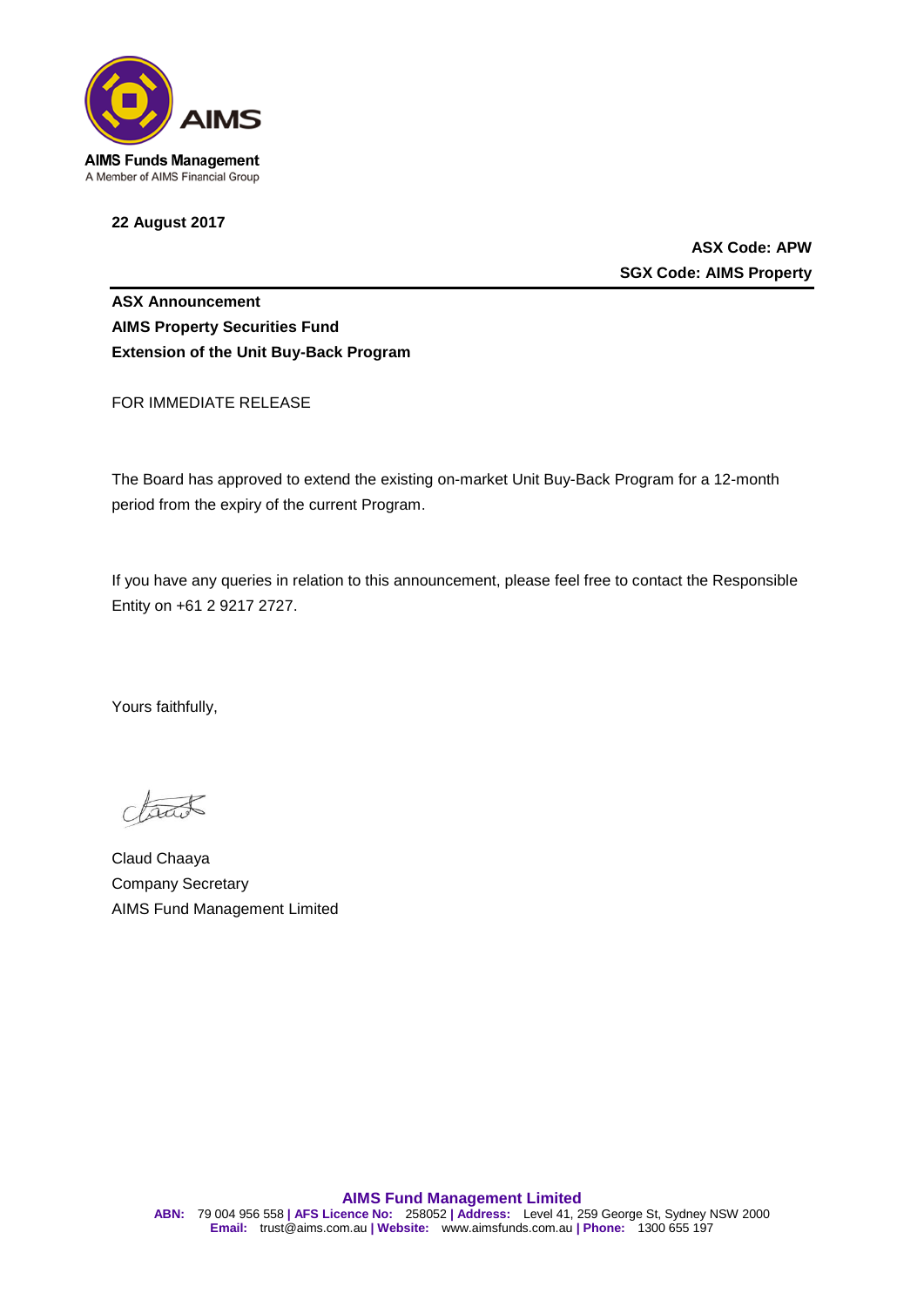$\int$  $C_{\Omega}$  $\lim$  $\left| \right|$ 

*Rule 3.8A*

# **Appendix 3D**

### **Changes relating to buy-back (***except* **minimum holding buy-back)**

*Information and documents given to ASX become ASX's property and may be made public.* Introduced 1/9/99. Origin: Appendix 7B. Amended 13/3/2000, 30/9/2001, 11/01/10

| Name of entity                      | ABN/ARSN    |
|-------------------------------------|-------------|
|                                     | 111 442 150 |
| AIMS Property Securities Fund (APW) |             |

We (the entity) give ASX the following information.

| Date that an Appendix 3C or the $\vert$ 24 August 2016 (Appendix 3C)<br>last Appendix 3D was given to $\int$ 9 September 2016 (Appendix 3D)<br>ASX |  |
|----------------------------------------------------------------------------------------------------------------------------------------------------|--|
|----------------------------------------------------------------------------------------------------------------------------------------------------|--|

**Column 1**

#### **Information about the change**

*Complete each item for which there has been a change and items 9 and 10.*

|                                                    | Commun i                                                                                                                                                                                                                                                                 | Сопини 4                                                                                                                                                                        |
|----------------------------------------------------|--------------------------------------------------------------------------------------------------------------------------------------------------------------------------------------------------------------------------------------------------------------------------|---------------------------------------------------------------------------------------------------------------------------------------------------------------------------------|
|                                                    |                                                                                                                                                                                                                                                                          | (Details of change to                                                                                                                                                           |
|                                                    |                                                                                                                                                                                                                                                                          | buy-back proposals)                                                                                                                                                             |
|                                                    |                                                                                                                                                                                                                                                                          |                                                                                                                                                                                 |
|                                                    |                                                                                                                                                                                                                                                                          |                                                                                                                                                                                 |
|                                                    |                                                                                                                                                                                                                                                                          |                                                                                                                                                                                 |
|                                                    |                                                                                                                                                                                                                                                                          |                                                                                                                                                                                 |
|                                                    |                                                                                                                                                                                                                                                                          | No change                                                                                                                                                                       |
| company's behalf                                   | Australia Pty Ltd as the                                                                                                                                                                                                                                                 |                                                                                                                                                                                 |
|                                                    |                                                                                                                                                                                                                                                                          |                                                                                                                                                                                 |
|                                                    |                                                                                                                                                                                                                                                                          |                                                                                                                                                                                 |
|                                                    |                                                                                                                                                                                                                                                                          |                                                                                                                                                                                 |
|                                                    |                                                                                                                                                                                                                                                                          |                                                                                                                                                                                 |
| Deleted $30/q/2001$ .                              |                                                                                                                                                                                                                                                                          |                                                                                                                                                                                 |
|                                                    |                                                                                                                                                                                                                                                                          |                                                                                                                                                                                 |
|                                                    |                                                                                                                                                                                                                                                                          |                                                                                                                                                                                 |
| If the company/trust intends to buy                | $(10\%)$<br>$Up$ to<br>4,509,100                                                                                                                                                                                                                                         | Up to 4,047,732                                                                                                                                                                 |
| back<br>a                                          |                                                                                                                                                                                                                                                                          | <b>Ordinary Units</b>                                                                                                                                                           |
|                                                    |                                                                                                                                                                                                                                                                          |                                                                                                                                                                                 |
|                                                    |                                                                                                                                                                                                                                                                          |                                                                                                                                                                                 |
| Note: This requires a figure to be included, not a |                                                                                                                                                                                                                                                                          |                                                                                                                                                                                 |
|                                                    |                                                                                                                                                                                                                                                                          |                                                                                                                                                                                 |
|                                                    |                                                                                                                                                                                                                                                                          |                                                                                                                                                                                 |
| be bought back. If the total has not changed, the  |                                                                                                                                                                                                                                                                          |                                                                                                                                                                                 |
|                                                    |                                                                                                                                                                                                                                                                          |                                                                                                                                                                                 |
|                                                    | On-market buy-back<br>Name of broker who will act on the<br>maximum<br>number<br>of<br>shares/units – that number<br>percentage. The reference to a maximum number<br>is to the total number including shares/units<br>already bought back and shares/units remaining to | (Details announced to<br>market in Appendix 3C<br>or last Appendix 3D)<br><b>Pershing Securities</b><br>execution broker for APP<br>Securities Pty Ltd<br><b>Ordinary Units</b> |

<sup>+</sup> See chapter 19 for defined terms.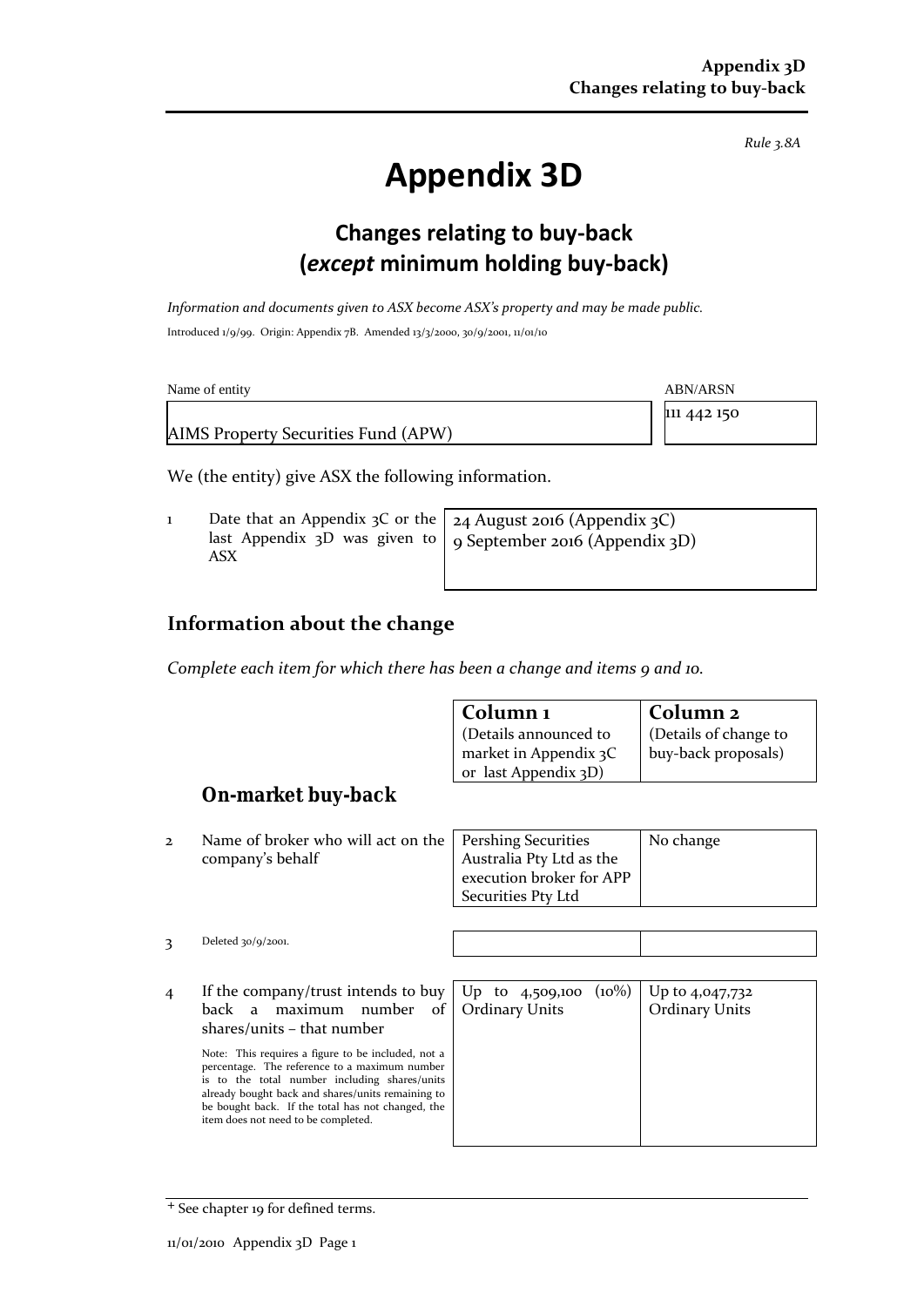|   |                                                                                                                                                                                                                                 | Column <sub>1</sub><br>(Details announced to<br>market in Appendix 3C<br>or last Appendix 3D)                                           | Column <sub>2</sub><br>(Details of change to<br>buy-back proposals)                                                                                                     |
|---|---------------------------------------------------------------------------------------------------------------------------------------------------------------------------------------------------------------------------------|-----------------------------------------------------------------------------------------------------------------------------------------|-------------------------------------------------------------------------------------------------------------------------------------------------------------------------|
| 5 | If the company/trust intends to buy<br>maximum number of<br>back a<br>the<br>shares/units<br>number<br>$\equiv$<br>remaining to be bought back                                                                                  | 4,509,100 ( $10\%$ ) Ordinary<br>Units                                                                                                  | 4,047,732 Ordinary<br>Units                                                                                                                                             |
|   |                                                                                                                                                                                                                                 |                                                                                                                                         |                                                                                                                                                                         |
| 6 | If the company/trust intends to<br>buy-back shares/units within<br>$\overline{a}$<br>period of time - that period of time;<br>if the company/trust intends that<br>buy-back be of unlimited<br>the<br>duration - that intention | 12 months duration -<br>From 8 September 2016<br>to close of trading 7<br>September 2017 unless<br>terminated earlier by the<br>company | <b>AIMS Property</b><br>Securities Fund will<br>continue the on-<br>market unit buy-back<br>period for a further 12<br>months from the expiry<br>of the current period. |
| 7 | If the company/trust intends to buy<br>back shares/units if conditions are<br>met – those conditions                                                                                                                            | N/A                                                                                                                                     | No change                                                                                                                                                               |

## **All buy-backs**

8 Any other change

<sup>+</sup> See chapter 19 for defined terms.